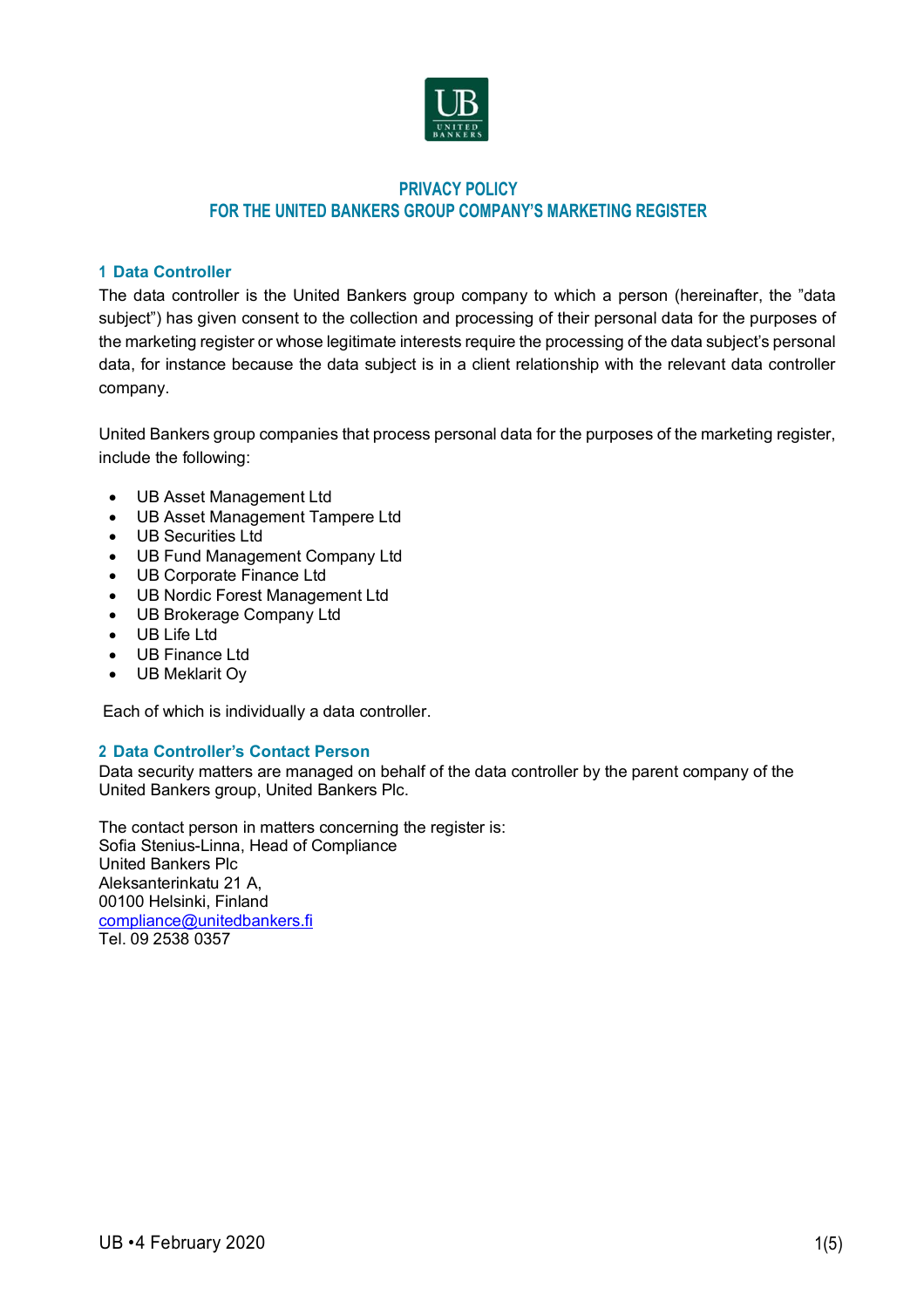### **3 Data Protection Officer's Contact Details**

Sofia Stenius-Linna Head of Compliance compliance@unitedbankers.fi Tel. 09 2538 0357

### **4 Name of Register**

The United Bankers Group Company's Marketing Register

### **5 Purpose of Data Processing**

The data controller processes personal data for the purposes of sales promotion and carrying out of marketing communications and marketing information, including for the purposes of direct marketing and electronic direct marketing. Electronic direct marketing is only sent to persons who have given their prior consent. The data subject has the right to prohibit direct marketing directed at them.

Furthermore, the data controller processes personal data for the planning, implementation and development of marketing. In addition, personal data is processed in conjunction with organising client events.

#### **6 Legal Basis for the Processing of Personal Data**

Personal data are processed on the following legal bases:

- (a) processing is based upon the unequivocal consent of the data subject (retractable by the data subject at any time)
- (b) processing is necessary for the purposes of the legitimate interests pursued by the data controller. Such purposes of processing may include, for instance, actions related to direct marketing or when there is a need to transfer personal data within the corporate group for administrative reasons.

### **7 Data Content of the Register (Categories of Personal Data to be Processed)**

The data controller collects personal data pertaining to the data subject that is necessary from the point of view of the purposes of use described under Clause 5 of this privacy policy.

This register contains personal data of the following data subjects:

- Clients of the data controller with which the data controller has an existing client relationship;
- Potential clients of the data controller (prospects) who have expressed their interest towards the data controller's services and granted their consent to the processing of personal data;
- Potential clients of the data controller (prospects), whose information the data controller is processing on the basis of a legitimate interest

The register contains, *inter alia*, the following personal data concerning the data subjects:

- Basic personal details of the data subject: name, contact details , domicile and preferred language for communications
- Objects of interest of the data subject
- Registration information in connection to organised events
- Direct marketing consents and prohibitions

#### **8 Regular data sources**

Personal data is collected from the data subjects themselves. Furthermore, contact information may be collected, saved, or updated from publicly available sources, such as, for instance, authority registers or other data controllers providing address, updating or other similar services.

In addition to the above, personal data may be collected from sources to which the data subject has given consent to disclose the data to the data controller, such sources are for instance distributors of the products and services of the United Bankers Group.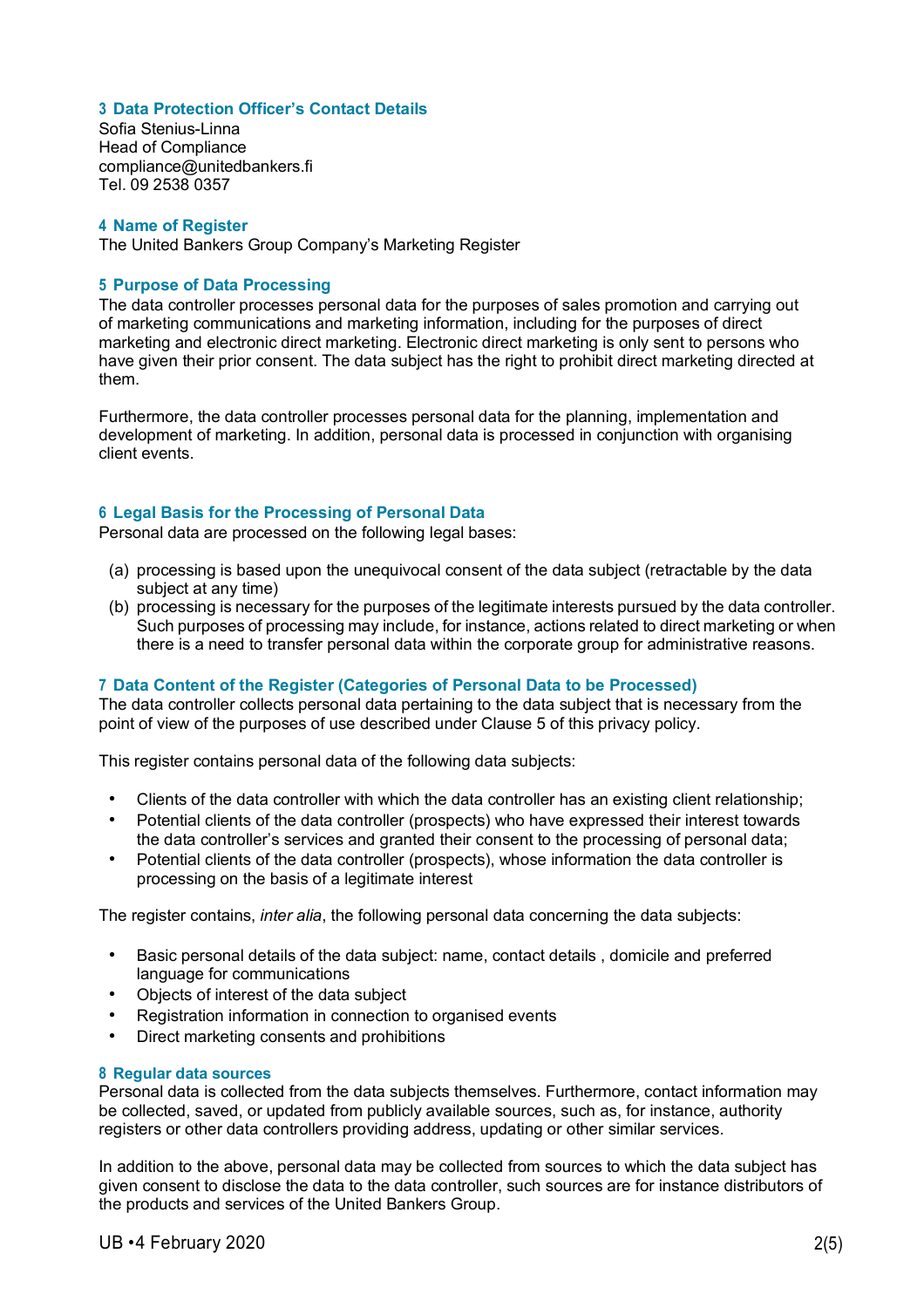Information is gathered from the data subject for instance when the data subject orders the data controllers newsletter or company news on the data controller's website, or sends a contact request to the data controller for instance by using the contact form on the website.

### **9 Personal Data Retention Periods**

Data controller applies the following retention period principles:

Personal data concerning the data subject are retained for as long as necessary for direct marketing, communications and provision of information. The need for the retention of information is evaluated at regular intervals. The personal data of prospects shall be erased if the data subject prohibits the targeting of direct marketing at them.

When personal data is processed based on the consent of the data subject the personal data are retained for as long as necessary for carrying out of the data subject's request, or until such request is cancelled.

When personal data is processed based on the legitimate interests of the data controller, for instance for direct marketing purposes, the personal data are retained until the data subject opts out of direct marketing or the data controller determines that such data retention is no longer expedient.

If the data subject is a client of the data controller, the information relating to the client relationship shall be retained in accordance with the privacy policy of the client register.

## **10 Recipients of Personal Data (Categories of Recipients) and Regular Disclosures of Personal Data**

In the technical, commercial or operative implementation of the personal data processing tasks, the data controller retains contractual partners acting on behalf of the data controller, *i.e.* personal data processors, co-operation with which entails the transferring of personal data for processing in accordance with the service agreement and the data protection provisions of same.

### **11 Transfers of Personal Data Outside of the EU or EEA**

As a main rule, the data controller shall not transfer information outside of the EU or EEA (to a "third country"). In case personal data is exceptionally transferred to a third country, this is only done if we are able to ascertain that the data subject's information has been protected at the level required by the General Data Protection Regulation, or if the data subject grants their express consent to same.

#### **12 Principles of Personal Data Protection**

Information concerning the data subjects has been protected as follows:

The data controller has agreed upon the protection of the register with the system suppliers.

The right to access the databases and systems and to utilise the register has only been granted to employees of the data controller or of the subcontractors acting on its behalf and on its account who by virtue of their assignment are entitled to process the information contained in the register. Only employees who by virtue of their work tasks have the right to process personal data are entitled to use the system containing personal data.

Access to the information contained in the register is only allowed to designated persons authorised to do so owing to their work tasks. The confidentiality, integrity and availability of the personal data contained in the register is protected with appropriate technical and organisational measures. Such measures include, *inter alia*, passwords and other access right management, access control and physical safeguards as well as firewalls.